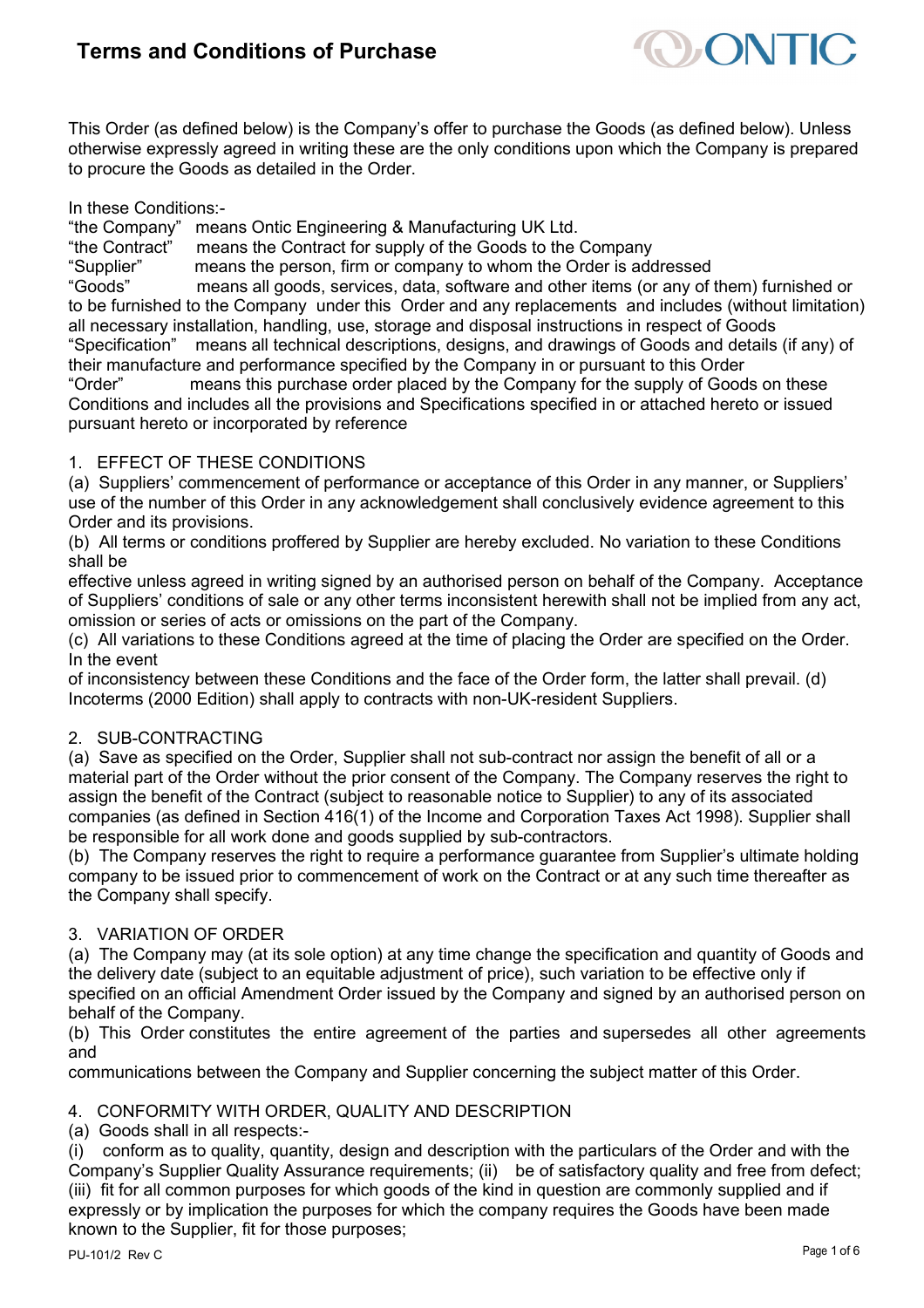

(iv) be equal to the approved samples, patterns or Specification;

(v) be adequately packed or wrapped at Supplier's expense to protect against all risks of damage or deterioration;

(vi) comply with requirements set out in the statutes or regulations applicable to goods of the type in question at the date of delivery;

(vii) conform with all descriptions applied thereto by Supplier or otherwise appearing in supporting literature supplied in respect of the Goods;

(b) Supplier shall not without the Company's prior written consent exceed quantities stated on the Order nor modify the Specification.

(c) Supplier shall, prior to delivery, notify the Company giving details of Goods which are perishable or have a life expectancy of limited duration and of any circumstances likely to affect the quality of Goods and shall issue appropriate instructions as to storage, handling and use of the Goods.

(d) Supplier shall ensure that items comprised in the Goods which are hazardous or may otherwise endanger life or

health are clearly identifiable from external packaging. Supplier shall supply with the Goods warning labels and instructional material appropriate to warn persons coming into contact with the item of the hazards and its effects.

(e) The Supplier shall indemnify and keep indemnified the Company against all loss (including, but without limitation, complete or partial loss of goods whether or not the subject of the Order, loss of profit and of any Contract) arising out of the Suppliers' errors or in omissions from or failure to issue appropriate instructions and warning notices or information under Conditions 4(c) and 4(d) above.

### 5. INSPECTION AND TESTING

(a) The Company shall be entitled to inspect all work, facilities and records of Supplier connected with the supply of the Goods at any time during the period of the Contract. The Company's authorised representatives may, upon reasonable notice to Supplier, have access to monitor progress of work by Supplier or its approved sub-contractors on an Order. For such purpose Supplier shall and shall procure that its approved sub-contractors shall afford to the Company's representatives reasonable facilities and assistance.

(b) Prior to delivery, Supplier shall test Goods for conformity with the Order. The Company relies on Supplier's skill and judgement in assessing quality and fitness for purpose. Supplier shall on request provide the Company free of charge with evidence and results of testing. The Company's authorised representatives may attend and observe testing of Goods.

(c) The inspection or verification of work pursuant to the Order or attendance by the Company's representatives at testing of the Goods shall not constitute the Company's acceptance of Goods. No inspection, test or delay or failure to inspect or test or to discover any defect or non-compliance with the Order shall relieve Supplier of any of its obligations under this Order or impair any rights or remedies of the Company.

(d) Supplier shall include the substance of this Condition 5 in all sub-contracts issued pursuant to the Order.

### 6. DELIVERY

(a) Subject to Condition 6(e) time of delivery shall be of the essence of the Contract. Supplier shall notify the company forthwith of any likely delays.

(b) Goods shall be delivered strictly in accordance with the Order. The Company reserves the right to specify delivery to the premises of a third party.

(c) Supplier shall despatch with the Goods or under separate cover with its advice note all certificates of conformity and other documents required to be issued pursuant to the Contract. In the absence of advice note or in the case of default, or failure of documents to conform with the Order the Company shall be entitled to reject Goods.

(d) Delivery note despatched with the Goods shall state: Order number, full details of consignment, date of despatch, name of carrier, list of other accompanying documents.

(e) The Company shall be entitled in its absolute discretion to defer delivery without any liability for storage or other charges from Supplier and/or request the Supplier to stop all or any portion of the work under the Order. In such cases Goods shall not be invoiced until delivery has taken place.

(f) The Company shall (without prejudice to its other rights and remedies under these Conditions or at law) be entitled to reject Goods found on delivery not to conform with the Specification, the Order or the requirements of these Conditions, including as to quantity or quality, or to be damaged or defective,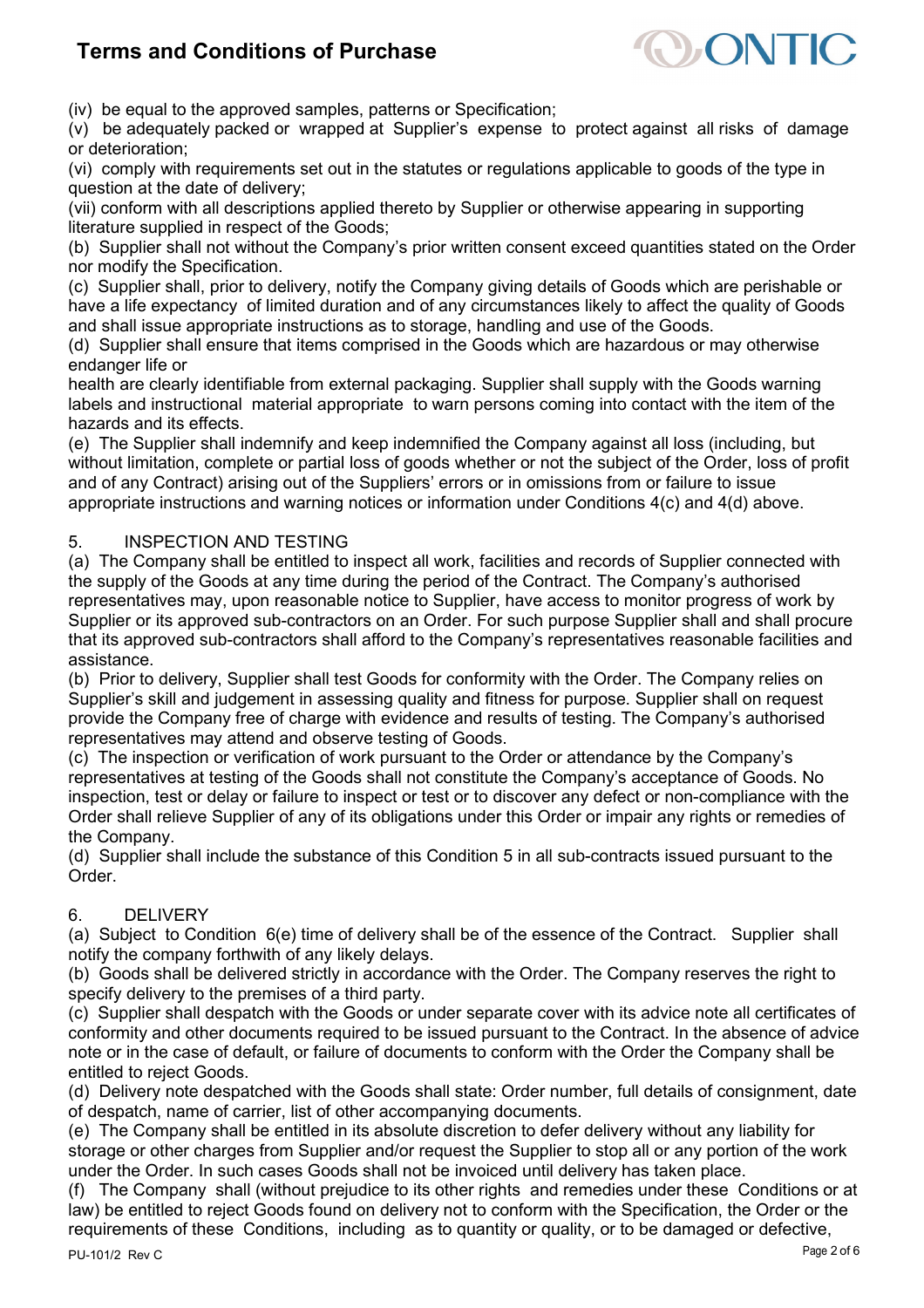

however slight the non conformity, damage or defect (Sections 15A and 30 (2A) of the Sale of Goods Act 1979 shall not apply). Such Goods may be returned to the Supplier within a reasonable time after delivery at Supplier's risk and expense and shall be deemed not to have been delivered under this order. Supplier shall (at the Company's sole option) either supply replacements for rejected Goods or remedy defects or damage to the Company's reasonable satisfaction. The making of payment shall not prejudice the Company's rights under this Condition.

(g) Any acceptance by the Company of Goods not in conformity with this Order shall be without prejudice to any rights the Company may have against Supplier.

(h) Supplier's failure to adhere to any provision of the Contract shall entitle the Company at its sole option at any time after the date for performance or delivery to treat the Contract as repudiated in whole or in part (without prejudice to any other rights it may have), and the Company shall not be prejudiced by any delay in exercising such option or any indulgence granted to Supplier.

(i) The Company shall be entitled to recover from Supplier all costs and expenses and loss whatsoever incurred

(including without limitation costs of any necessary repair, replacement or other correction) as a result of or in

connection with non-conformity of the Goods with the Order, either by equitable price reduction, set-off or credit against any amount owed to Supplier (whether under this Order or otherwise) as the Company may in its absolute discretion elect.

(j) If the Contract provides for delivery by instalments the Company shall be entitled to treat default in delivery of one

instalment as breach of contract (without prejudice to any of its other rights and remedies). All instalment deliveries shall be invoiced separately unless otherwise specifically agreed in writing by the Company.

(k) The Company reserves the right to refuse shipments made in advance of any agreed delivery date, and to return advance shipments at Supplier's expense.

## 7. RISK AND PASSING OF TITLE

(a) Subject to Condition 7 (d) below and to the Company's right to reject or return Goods, title to and risk of loss or damage to the Goods shall pass to the Company immediately following off-loading of the Goods at the point of delivery specified in the Order.

(b) Supplier shall be responsible for transport and unloading costs incidental to the contract and liable to insure Goods to their full replacement value against all risks of damage or loss prior to completion of deliver.

(c) Supplier shall upon request provide such evidence of transit insurance cover in respect of the Goods as the company may reasonably require.

(d) Where Goods are retained by Supplier pending delivery instructions, title shall pass to the Company when Goods

are ready for despatch but risk shall remain with Supplier until delivery in accordance with the Company's instructions.

### 8. PRICE AND PAYMENT

(a) The price stated on the Order shall remain fixed and binding until completion of delivery.

(b) Prices stated on the Order are inclusive of all packaging, carriage insurance and freight charges and exclusive of

VAT and Supplier shall not be entitled to increase the price by reason of any variation to such costs. (c) Supplier shall not issue any invoice prior to the scheduled or actual delivery date (whichever is the later). All invoices shall specify this Order number and full details of the consignment including description, quantity and unit price of Goods delivered.

(d) Subject to the Company's receipt of Goods and documents conforming with the Order, payment will be in pounds

sterling within 60 days from the end of the month in which the Company receives a proper invoice or within a period otherwise agreed. Notwithstanding the Company's acceptance of the Goods, delivery shall not be deemed to have taken place nor shall the period for payment commence until the Company's receipt of all documents required to be issued pursuant to the Contract.

(e) Where the Company has agreed advance or progress payments Supplier shall upon request procure the issue by its bankers of a guarantee of immediate reimbursement upon demand.

(f) Payment by the Company of any amount in or towards the Contract price shall not constitute the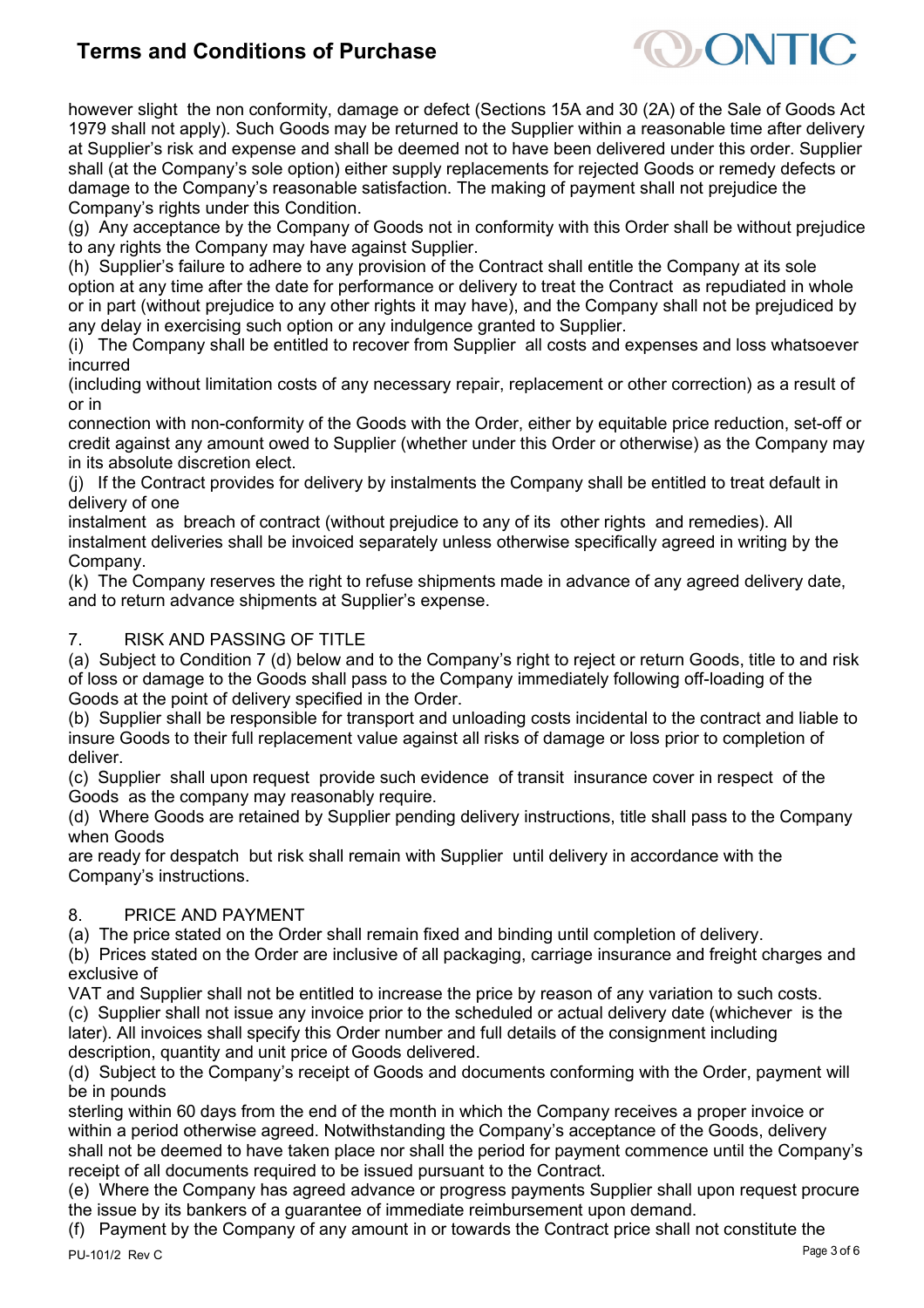

Company's admission as to Supplier's performance of its obligations or a waiver of the Company's rights. (g) Where extra charges for pallets, stillages, crates and other packaging have been agreed upon on Order subject to being credited upon return to Supplier, Company's delivery note signed by any servant or agent of Supplier shall be conclusive evidence that such packaging has been returned.

## 9. INTELLECTUAL PROPERY

(a) If Supplier makes any invention, discovery or design in the course of or otherwise resulting from this Order, ("a Discovery"), Supplier shall provide the Company with full details thereof. Unless otherwise expressly agreed in writing by the Company, absolute title in a Discovery shall be the Company's. Supplier shall provide to the Company such waivers and assignments as may be required to vest the Discovery in the Company and such copies of drawings, data, specifications and technical information as the Company may require in order to fully exploit the Discovery and to obtain protection by way of registration or otherwise of the rights of the Company in the Discovery.

(b) Supplier shall not without the company's prior written consent supply Goods incorporating the Discovery to any third party.

### 10. INDEMNITY

Supplier shall at all times indemnify and keep indemnified the Company against:-

(a) all costs, damages or other loss (including legal fees and expenses) incurred by reason of any claim for infringement of any letters patent, registered design, trade mark or name, or violation of any third party right resulting from the use or sale of Goods and (in the case of Specification supplied by Supplier) the performance by Supplier of its obligations under the Contract whether arising in contract, tort or otherwise provided that this indemnity shall not extend to liabilities arising out of parts or materials supplied according to the Company's Specification; and

(b) all actions, suits, claims, costs, demands, damages, expenses or other loss or liability (including legal fees and expenses), loss of property, death or injury to any person howsoever arising to the extent occasioned or contributed to by any defect in or failure of the Goods to conform with the Contract or any act or omission of Supplier, its agents or sub-contractors; and

(c) all indirect or consequential loss, costs, damages or expenses sustained by or claimed against the Company and arising in whole or in part out of Supplier's or its sub-contractors' or any agents'

performance or non-performance of this Order or any other circumstances mentioned in this Condition. (d) The Supplier shall maintain aviation liability insurance, covering bodily injury and property damage, in respect of its

indemnity obligations under this Condition 10 in an amount not less than US\$5,000,000 combined single limit. Evidence of such insurance shall be provided to the Company promptly upon request.

### 11. PROPRIETARY INFORMATION

(a) Supplier shall keep in strict confidence all confidential information relating to the products, business, technology, procurement or technical requirements of the Company or any of its associated companies (as defined above) which may come into Supplier's possession in the course of carrying out the Order and Supplier shall not without the Company's prior written consent use nor disclose the same to any person for any purpose other than for execution of the Order.

(b) Supplier shall not without the Company's written consent use the Company's name or otherwise hold itself out as

associated with the Company in any advertising or publicity material or in any other manner. (c)

(i) All drawings, specifications, date and other items (including any technical information), written, oral or otherwise provided by the Company to Supplier shall be used solely for the purpose of the Order and remain the property of the Company, and Supplier shall return the same without charge to the Company forthwith upon demand.

(ii) Drawings, specifications, data or other items produced by Supplier upon the Company's instructions pursuant to the Order shall be used only for the purposes of the Order. Supplier shall upon request supply copies of the same free of charge to the Company.

(d) Supplier shall forthwith upon request and in any event upon termination of the Contract return to the Company all Specifications, drawings, samples, free issue items (as defined in Condition 13) and other materials whatsoever supplied by the Company to Supplier pursuant to the Order and shall not keep any copies of the same.

Page 4 of 6 PU-101/2 Rev C (e) Without prejudice to the generality of the foregoing provisions of this Condition 11, Supplier shall not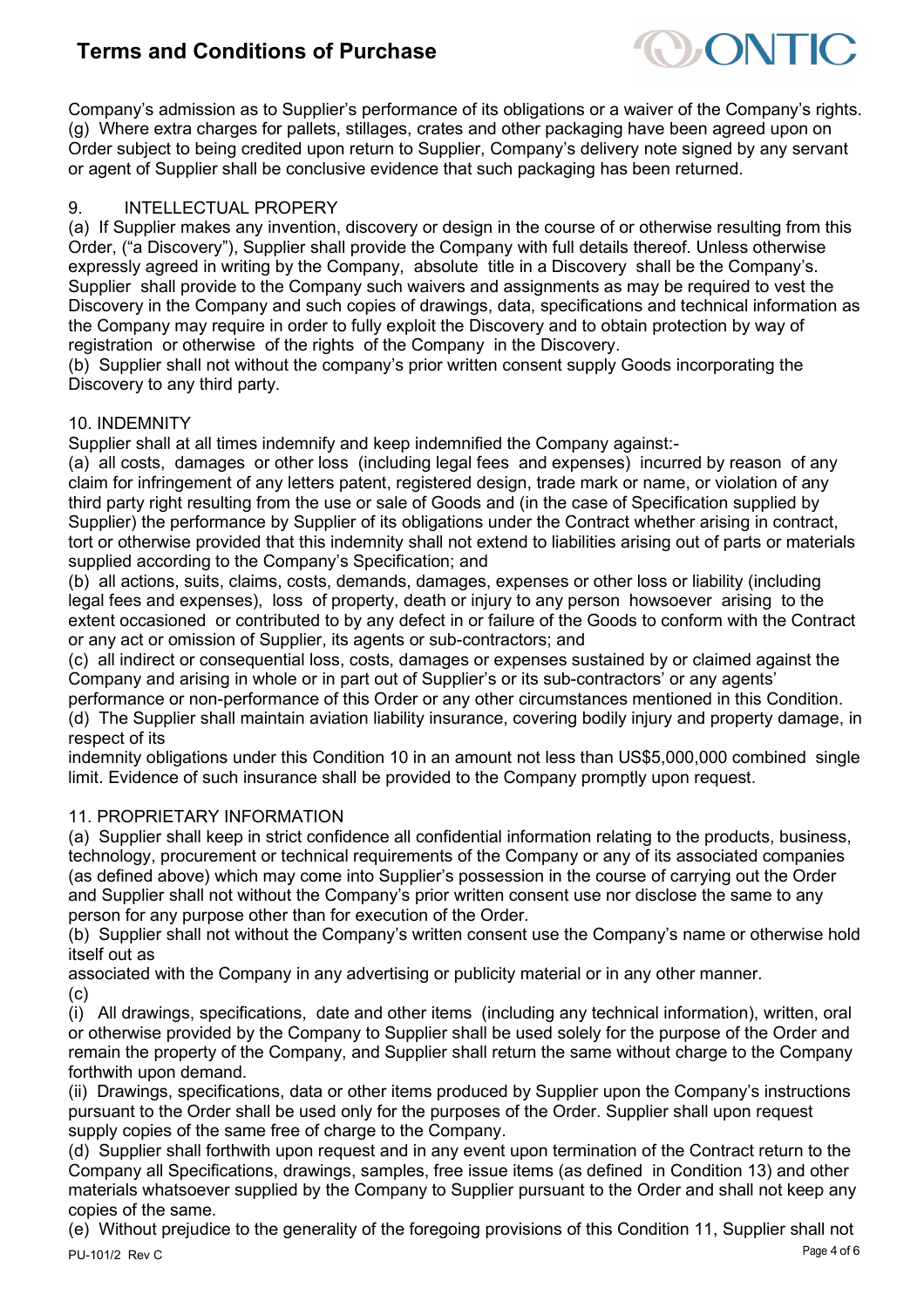

use or assist others in using any information (including any drawings and other technical information) provided by the Company to the Supplier for the purposes of the Order, or developed or produced by the Supplier in the course of performing the Order, for the purposes of developing parts or components for anyone other than the Company, either as production, spare or repaired items, without the Company's prior written consent.

(f) Supplier shall include the substance of this Condition in all sub-contracts issued pursuant to this Order.

### 12. SUPPLY OF PERSONNEL

(a) All personnel provided by Supplier for carrying out the Order shall at all times be deemed to be in the employment of Supplier, and shall comply in all respects with site rules applicable to the Company's premises.

(b) Supplier shall retain in force during the period of performance of the Order policies of third party liability insurance and employer's liability insurance and shall upon request produce to the Company evidence of the terms of such policies and of the payment up-to-date of al premiums thereunder.

### 13. MATERIALS AND TOOLING

(a) At all times whilst Supplier has in its possession any free issue materials, tooling or other equipment loaned or supplied to it by the Company for performance of an Order or title which belongs to the Company under Condition

13(b) below, ("Issue Items") Issue Items shall remain the Company's property but shall be at Supplier's risk and

Supplier shall:-

(i) use Issue Items economically and solely for performance of the Order and certify to the Company incorporation of Issue Items in Goods required by the Order;

(ii) whilst not in use keep Issue Items insured for full replacement and readily identifiable as the Company's property; and

(iii) at its own expense keep Issue Items insured for full replacement value against all usual risks and apply proceeds of such insurance for replacement of Issue Items;

(iv) store safely, treat with due care and keep in good condition (fair wear and tear excepted) all Issue Items;

(v) not charge by way of security for any indebtedness nor, without the Company's prior written consent, sell, dispose of or destroy Issue Items;

(vi) at own expense make good or replace all Issue Items damaged or lost due to its own negligence;

(vii) forthwith upon demand from the Company yield up all Issue Items supplied by the Company, to the Company or its authorised agents.

(b) The contract price shall be inclusive of tooling costs incidental to the Order. Tooling costs in full shall be shown as a separate item on invoice. Passing of title to tooling shall be simultaneous with passing of title to Goods and Supplier shall upon request make tooling available for collection by the Company at any time thereafter.

### 14. CANCELLATION

(a) The Company shall be entitled by notice at any time to terminate the Contract in whole or in part. Upon termination under this Condition 14(a), 15 or 18, Supplier shall immediately discontinue work on the order and shall within two months thereafter submit its claim for expenses incurred pursuant to the Order to the extent to which the same would otherwise be an unavoidable loss to Supplier due to the Company's cancellation. Supplier shall take all reasonable steps to mitigate its loss and the Company shall not be liable for claims submitted more than two months after termination.

(b) Subject to payment of the fair and reasonable price thereof the Company shall be entitled forthwith upon termination pursuant to Condition14(a), 15 or 18 to take possession of and Supplier shall yield up to the Company all unused and undamaged materials and parts and items in the course of manufacture pursuant to the order, and tooling and issue items wherever situate and Supplier hereby irrevocably authorises Company to enter onto its premises for such purpose.

### 15. INSOLVENCY

The Company may at any time by notice in writing summarily terminate this order or suspend delivery without compensation to Supplier forthwith upon the occurrence of any of the following events ("the Events"):-